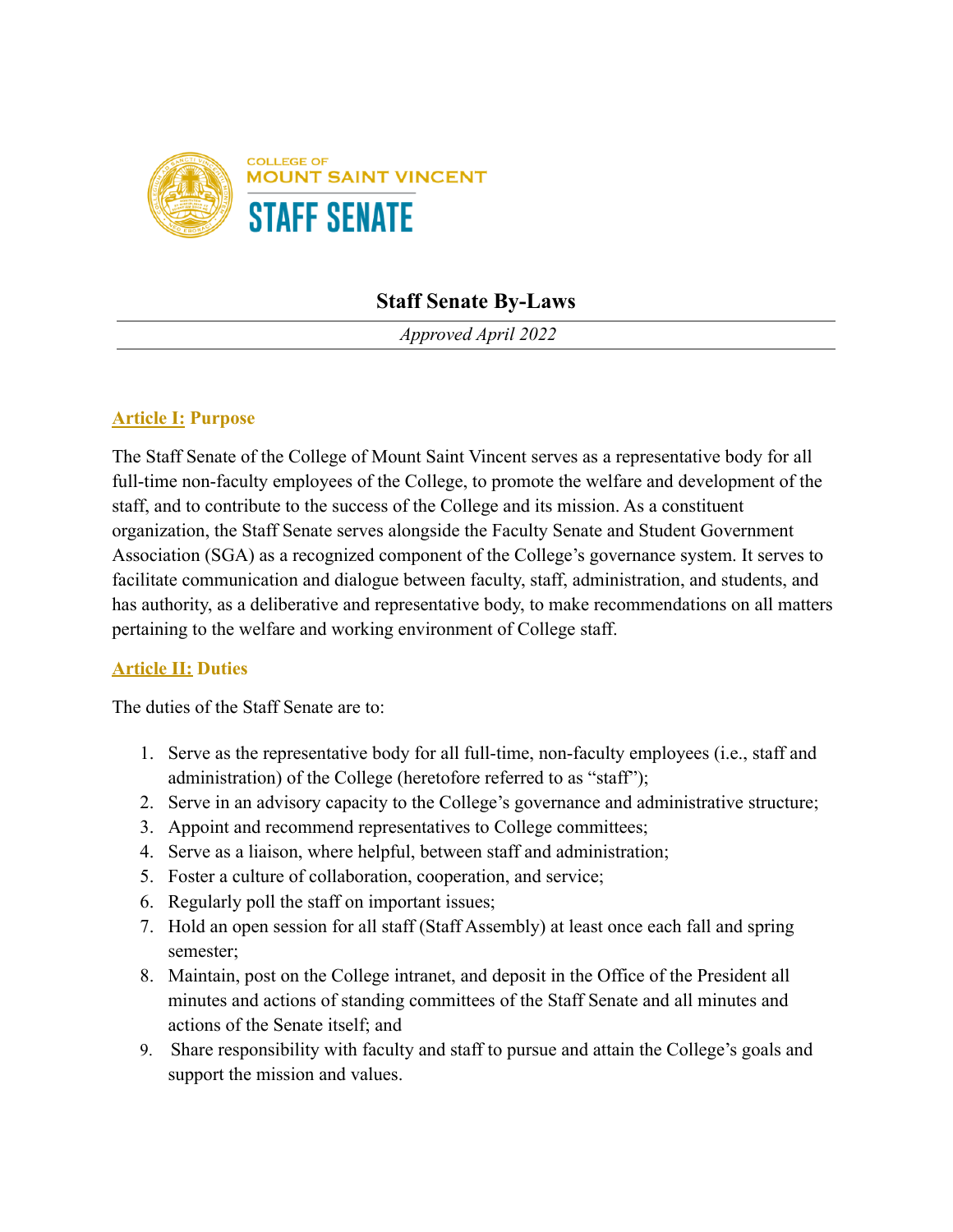### **Article III: Membership**

In addition to the Chair, membership in the Staff Senate shall consist of eleven (11) voting senators, apportioned by recommendation of the Staff Senate and ratified each year by the Staff Assembly according to the number of employees in each administrative division, with the maximum number of senators from any one division being three (3). Initial representation (FY22) shall be:

- 1. Chair (non-voting)
- 2. Executive (Vice President; Asst/Assoc Vice President; Provost; Asst/Assoc/Vice Provost $^{[1]}$ ) – 1
- 3. Academic Affairs 2
- 4. Advancement 1
- 5. Enrollment 1
- 6. Facilities/Operations 2
- 7. Finance  $-1$
- 8. Information Technology 1
- 9. Student Affairs 2

In addition, the Faculty Senate, Human Resources, and the Student Government Association (SGA) shall appoint one (1) non-voting ex officio member to serve as its liaison to the Staff Senate. These representatives will be called upon as needed.

### *Senate Elections*

Elections for representatives to the Staff Senate shall be conducted no later than April 1 of each year. The Staff Senate's Elections Committee shall adhere to the following guidelines:

- 1. Each division (see Article III) of the College must be represented and apportioned based upon the roster of staff provided by Human Resources, with members of the division responsible for electing representatives from their respective division;
- 2. All full-time non-faculty staff are eligible for election;
- 3. Nominations are to be reviewed during the February Staff Senate meeting, with nominations opening on or around January  $2<sup>nd</sup>$  and closing on January  $31<sup>st</sup>$ ;
- 4. Ballots shall be distributed to staff within respective divisions no later than February  $28<sup>th</sup>$ and collected no later than March 31<sup>st</sup>;
- 5. The Elections Committee shall tally votes and announce results at a bi-annual meeting of the Staff Assembly to be held in April of each year;
- 6. Newly-elected senators will assume positions on July  $1<sup>st</sup>$ .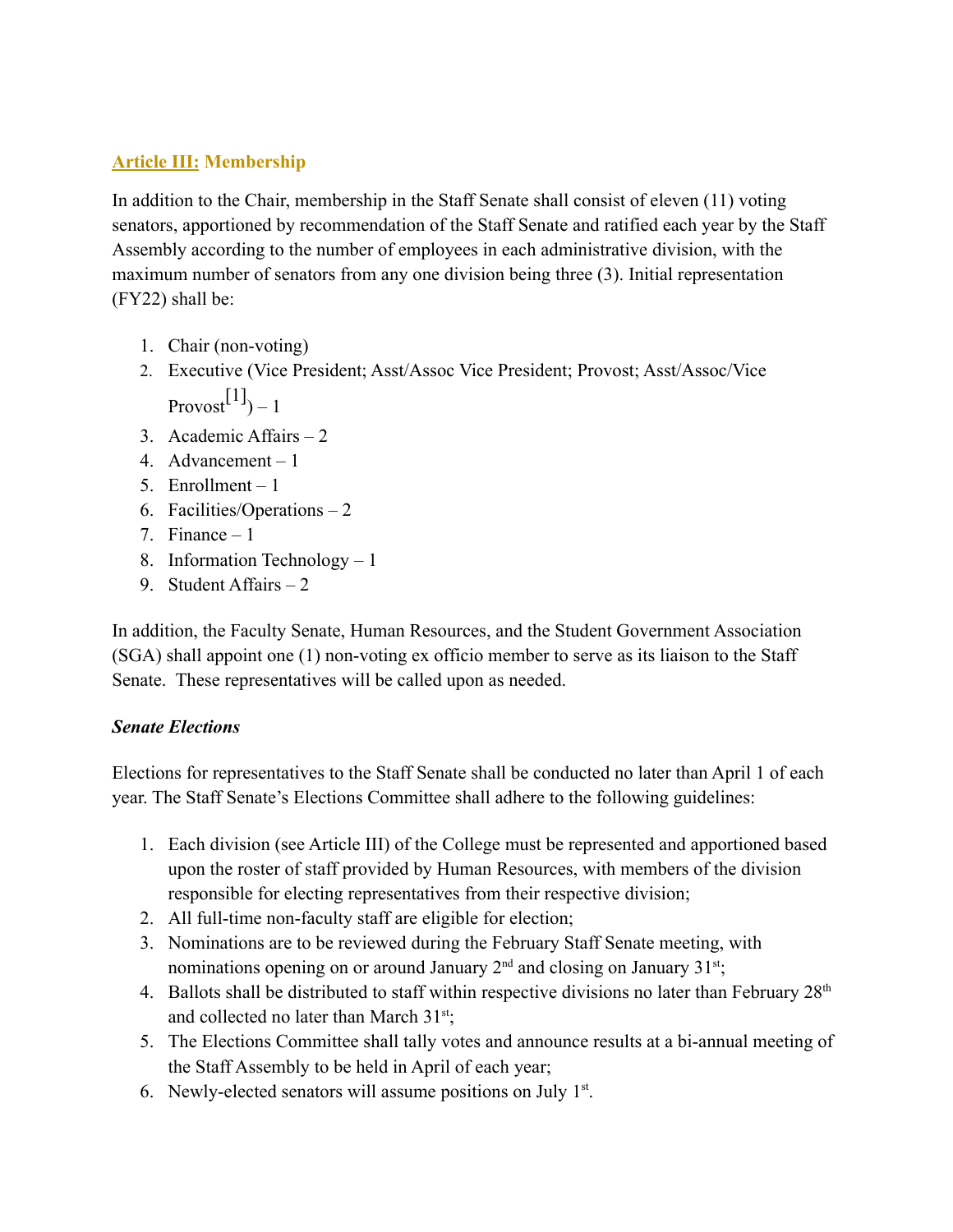#### *Senate Officer Elections*

Election of Staff Senate officers shall be conducted annually by the Elections Committee in accordance with the following guidelines:

- 1. Elections are to be held from among the eleven (11) senators announced at the Spring bi-annual Staff Assembly meeting (April);
- 2. The Elections Committee shall solicit nominations from senators scheduled to take office on July 1<sup>st</sup> for Chair, Vice-Chair, and Secretary between May 1<sup>st</sup> and May 31<sup>st</sup>, with nominations closing on May 31<sup>st</sup>;
- 3. Senators scheduled to take office July  $1<sup>st</sup>$  shall be polled by the Elections Committee by secret ballot no later than June  $15<sup>th</sup>$ , with officers announced to the College community in the week following;
- 4. Newly-elected officers will assume duties on July  $1<sup>st</sup>$ .

### **Article IV: Duties of the Officers**

- 1. **Chair:** The Chair shall preside at all meetings of the Staff Senate. If the Chair is unable to attend a meeting, the Vice-Chair shall preside in her/his stead. The Chair shall represent the Senate to official College functions and shall serve as Senate liaison to the Faculty Senate.
- 2. **Vice-Chair:** The Vice-Chair shall assist the Chair in the fulfillment of her/his duties. The Vice-Chair shall chair meetings when necessary, and shall succeed to the Chair in the event of a vacancy until the election of a new Chair.
- 3. **Secretary:** The Secretary shall record the proceedings of all Senate meetings; provide minutes to all members of the Senate for approval at subsequent meetings; receive minutes of all Standing Committees of the Senate; submit to the College community copies of all approved minutes of the Staff Senate; and maintain, post on the College intranet, and deposit in the Office of the President, all minutes and actions of Standing Committees of the Staff Senate and all minutes and actions of the Senate itself.

# **Article V: Vacancies**

- 1. Vacancies that arise in the Senate membership, including for those on leave, will be filled by a special election.
- 2. A vacancy in the Senate Chair will be filled by the Vice-Chair until a Chair can be elected.
- 3. A vacancy in the Senate Vice-Chair will be filled by the Secretary until a Vice-Chair can be elected.
- 4. A vacancy in the Secretary will be filled by the Vice-Chair until a Secretary can be elected.
- 5. If a senator misses two meetings in a semester, the Senate will declare the position open and hold an election to fill the seat.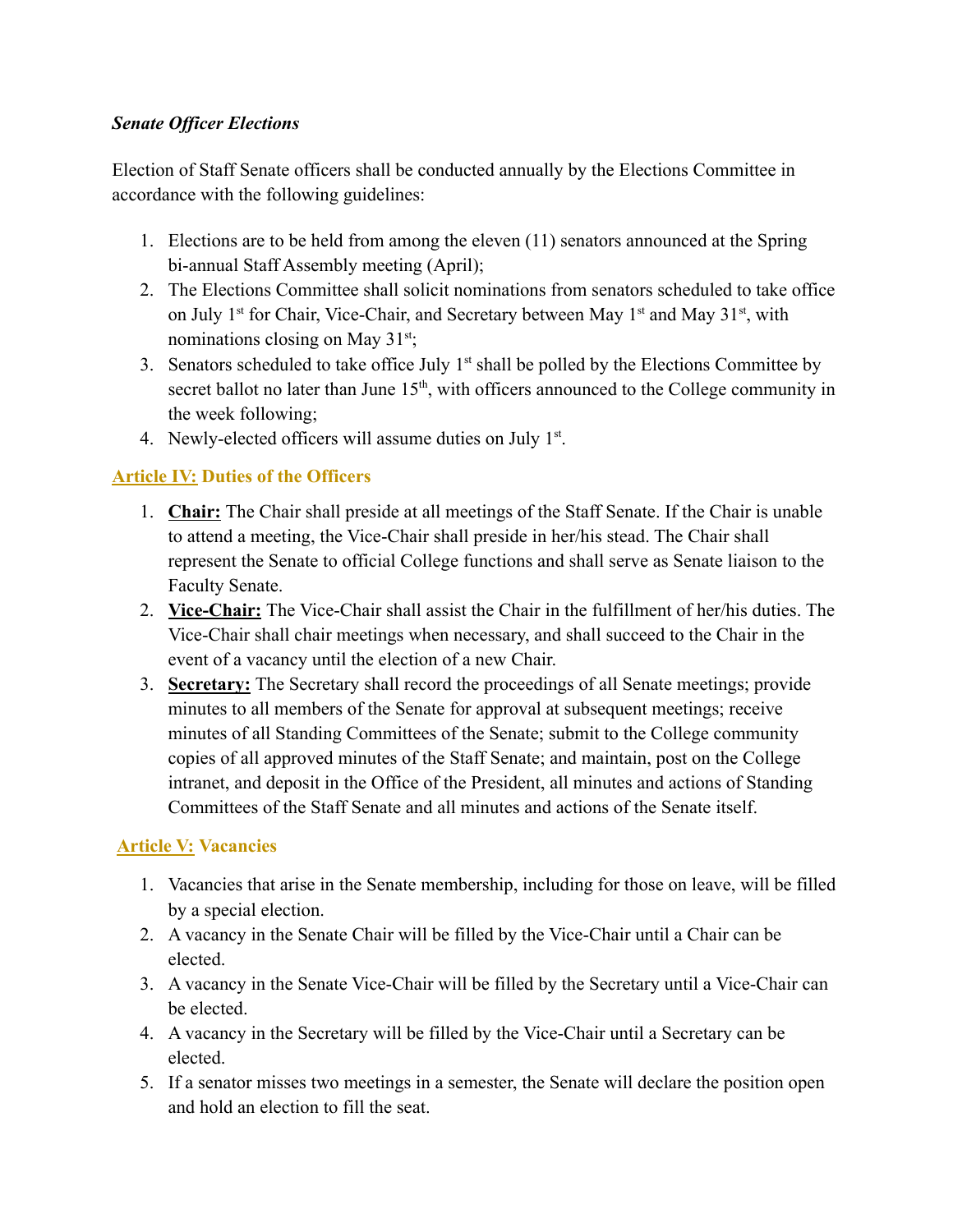### **Article VI: Term of Office**

Elected members of the Senate shall serve for a two-year period with eligibility for reelection for a second term. Election to future terms may occur after an interim of one full term (two years). In the first session of the new Staff Senate, half of the senators will be elected for 3-year terms and half for 2-year terms to ensure continuity.

### **Article VII: Meetings**

- 1. Meetings are held once per month unless business warrants otherwise, with a minimum of five (5) meetings per Academic semester.
- 2. Meetings are called to order by the Chair of the Senate.
- 3. The agenda of all meetings shall be distributed to all members of the Senate at least one week prior to the Senate meeting.
- 4. Special meetings of the Senate may be called by the Chair. The Chair must call a special meeting of the Senate if so requested by the President or one-third (1/3) of the members of the Senate.
- 5. The Senate for each academic year shall be constituted and Senate Officers elected by March  $31<sup>st</sup>$  of the prior academic year.

# **Article VIII: Actions of the Senate**

- 1. Proposals must be submitted in writing to the Staff Senate by any Council, Commission, Division, or Standing Committee or by any College Officer.
- 2. The Executive Committee of the Senate may divide the Senate's agenda between a calendar of non-debatable (routine) action items and debatable items. A majority vote of the Senate may move any action item from the non-debatable to the debatable calendar.
- 3. Ordinarily, proposals may not be voted on during the meeting at which they are first presented. However, if three-fourths  $(3/4)$  of the Senate membership present agrees, action may be taken at the time the proposal is introduced.
- 4. All policy proposals approved by the Senate must be submitted by the Senate Chair via email to the President for final approval.
- 5. Upon approval of the President, consistent with the by-laws of the Board of Trustees, certain proposals must be submitted to the Board of Trustees for their approval. If the President vetoes a proposal of the Senate, this action will be final. The President will communicate to the Senate the reason(s) for her/his decision. Human Resources will ensure that all approved proposals are reflected in the appropriate documents, e.g. Employee Handbook and archived online.
- 6. The action of the Board of Trustees shall be final.
- 7. The President may ask the Senate to reconsider any proposal submitted. The Senate may not refuse to reconsider a proposal when requested by the President.